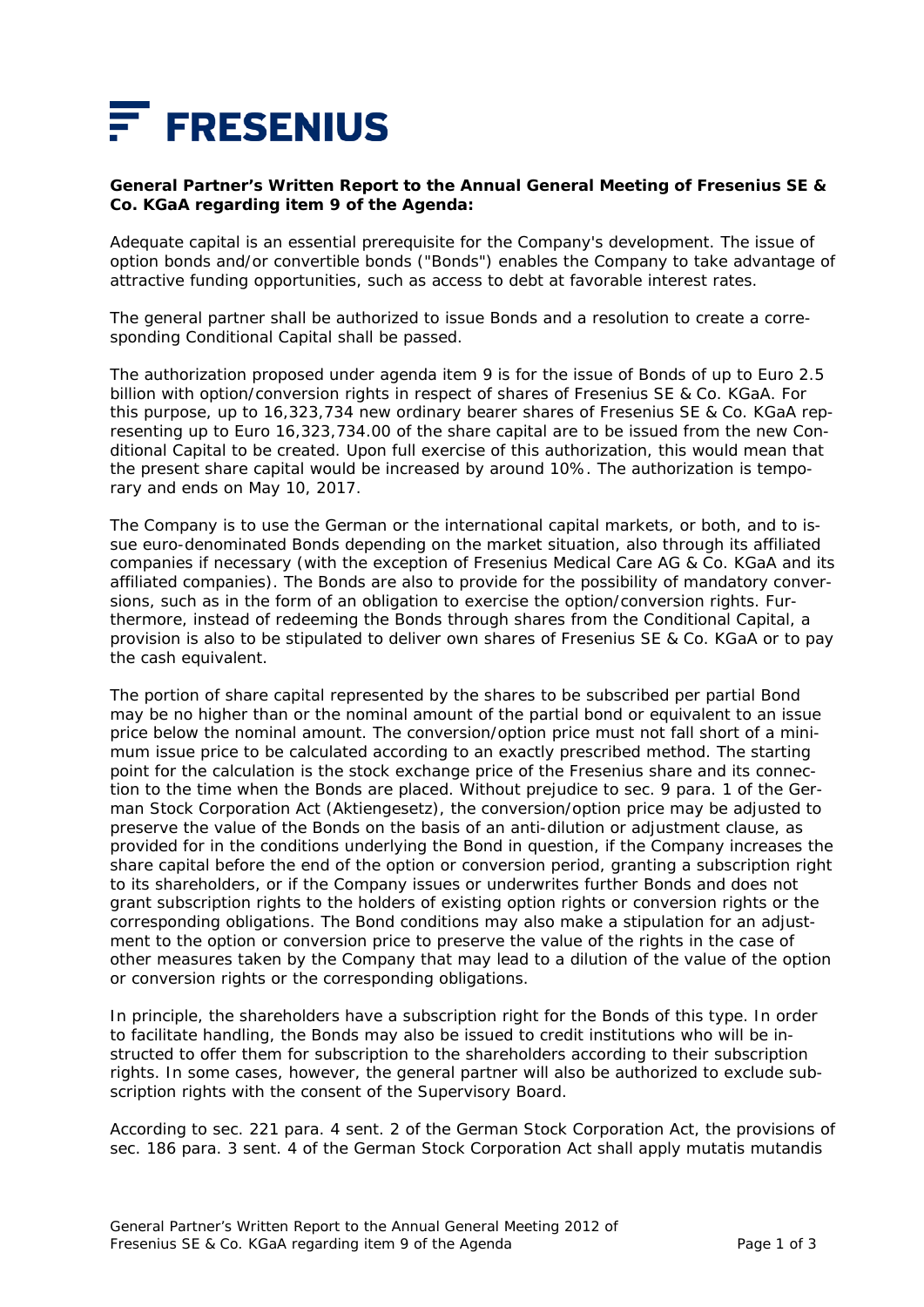- Convenience Translation -

to the exclusion of subscription rights on the issue of convertible bonds and/or option bonds. The 10% limit of the share capital stipulated in this section for the exclusion of subscription rights at the time when the General Meeting adopts the resolution granting authorization to issue Bonds or  $-$  if the value is lower  $-$  at the time when the authorization is exercised, will not be exceeded due to the explicit limits placed on the authorization granted, not even together with other shares issued or sold in accordance with this statutory provision during the time that this authorization remains effective. Shares issued between the time that the resolution granting authorization to issue Bonds is adopted by the General Meeting and the time when this authorization is exercised on the basis of the Authorized Capital in accordance with Article 4 para. (4) of the Articles of Association, excluding the shareholders' subscription rights and against contributions in kind, will also be taken into account with regard to this limit. Furthermore, shares acquired before this authorization is exercised on the basis of the authorization to be granted to the general partner by this General Meeting and proposed under agenda item 10 and shares sold excluding subscription rights in accordance with sec. 71 para. 1 no. 8 in conjunction with sec. 186 para. 3 sent. 4 of the German Stock Corporation Act will also be taken into account with regard to this limit.

Placement excluding the shareholders' subscription rights makes it possible for the Company to take advantage of favorable situations on the capital market at short notice, thus achieving a significantly higher cash inflow than if the Bonds were to be placed preserving the subscription right. If subscription rights were to be granted, the success of the placement would be at risk or would involve additional effort due to the uncertainty as to whether the subscription rights would be exercised. Favorable conditions for the Company, as close as possible to market terms, can only be achieved if the Company is not bound by such conditions for an excessively long offering period. Otherwise, in order to ensure the attractiveness of the conditions and thus the chances of an issue being a success over the entire offering period, it would be necessary to make quite a substantial discount.

The shareholders' interests will be protected by the fact that the Bonds are not to be issued at a price significantly below their theoretical market value. The theoretical market value is to be calculated on the basis of recognized actuarial methods. When setting the price, the general partner will keep the discount on the stock exchange price as small as possible, taking account of the situation on the capital market. This means that the arithmetical market value of a subscription right will fall to almost zero, so that the shareholders will not suffer any significant financial disadvantages due to the exclusion of subscription rights.

The other cases proposed for the exclusion of the subscription right merely serve to simplify the process of issuing Bonds. The exclusion of fractional amounts makes sense and reflects market practice; it serves to create a manageable subscription ratio. The usual exclusion of the subscription right in favor of the holders of Bonds that have already been issued has the advantage that the conversion/option price for Bonds already issued and regularly provided with an anti-dilution mechanism does not need to be reduced. This means that the Bonds can be attractively placed in several tranches, thus allowing in total a higher cash inflow. The proposed exclusions of the subscription right are therefore in the particular interest of the Company and its shareholders.

The general partner may only exercise the authorization granted to exclude the subscription right to the extent that the total volume of Bonds issued with the exclusion of the subscription rights can be exchanged for shares in the Company whose total volume does not exceed 20% of the share capital. This limits the total scope of a Bond issue excluding subscription rights. In this way, shareholders will be given additional protection against the